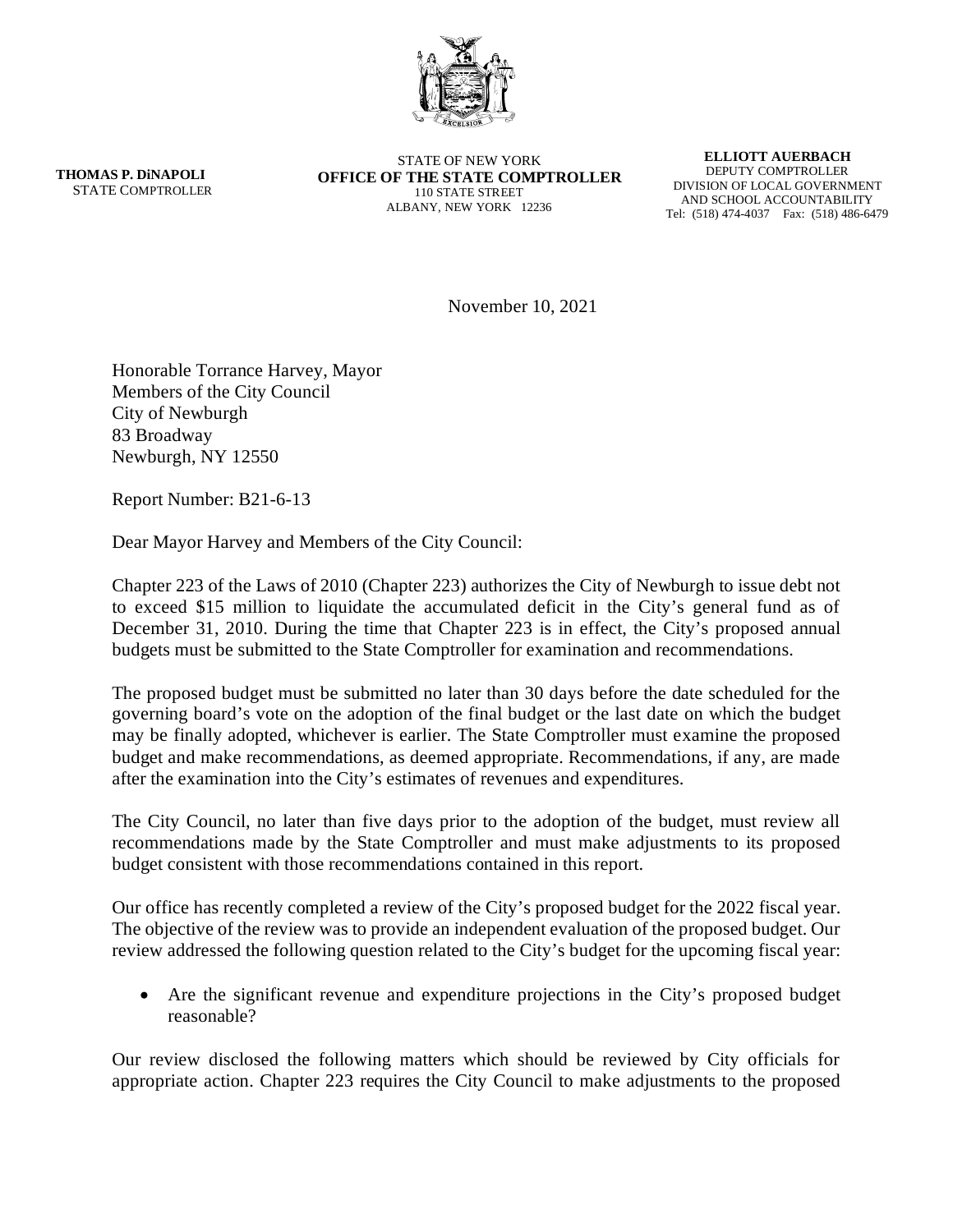budget consistent with our recommendations. We believe that such adjustments will help improve the City's financial condition.

To accomplish our objective in this review, we requested your proposed budget, salary schedules, debt payment schedules and other pertinent information. We identified and examined significant estimated revenues and expenditures for reasonableness with emphasis on significant and/or unrealistic increases or decreases. We analyzed, verified and/or corroborated trend data and estimates, where appropriate. We identified any significant new or unusually high revenue or expenditure estimates, made appropriate inquiries and reviewed supporting documentation to determine the nature of the items and to assess whether the estimates were realistic and reasonable. We also evaluated the amount of fund balance appropriated in the proposed budget to be used as a financing source and determined whether the amount of fund balance was available and sufficient for that purpose. Lastly, we compared the proposed tax levy with the City's tax levy limit.

The scope of our review does not constitute an audit under generally accepted government auditing standards (GAGAS). We do not offer comments or make specific recommendations on public policy decisions, such as the type and level of services under consideration to be provided.

The proposed budget package submitted for review for the 2022 fiscal year consisted of the following:

- Cover Letter
- 2022 Proposed Budget
- Supplementary Information

The proposed budget submitted to our Office is summarized in Figure 1:

| <b>Figure 1: 2022 Proposed Budget</b> |                                                           |                                     |                                     |                                               |                                         |  |  |
|---------------------------------------|-----------------------------------------------------------|-------------------------------------|-------------------------------------|-----------------------------------------------|-----------------------------------------|--|--|
| <b>Fund</b>                           | <b>Appropriations</b><br>and Provisions<br>for Other Uses | <b>Estimated</b><br><b>Revenues</b> | Appropriated<br><b>Fund Balance</b> | <b>Fund</b><br><b>Transfers</b><br>In $(Out)$ | Real<br><b>Property</b><br><b>Taxes</b> |  |  |
| General                               | \$53,677,889                                              | \$28,867,062                        | \$2,600,000                         | $(\$812,734)$                                 | \$23,023,561                            |  |  |
| Sewer                                 | \$10,198,190                                              | \$8,283,159                         | \$3,488,769                         | (\$1,573,738)                                 | \$0                                     |  |  |
| Water                                 | \$6,192,226                                               | \$7,320,293                         | \$106,023                           | (\$1,234,090)                                 | \$0                                     |  |  |
| Sanitation                            | \$4,245,727                                               | \$5,272,241                         | \$0                                 | (\$1,026,514)                                 | \$0                                     |  |  |
| Self-                                 |                                                           |                                     |                                     |                                               |                                         |  |  |
| Insurance                             | \$2,990,222                                               | \$0                                 | \$1,100,000                         | \$1,890,222                                   | \$0                                     |  |  |
| <b>Total</b>                          | \$77,304,254                                              | \$49,742,755                        | \$7,294,792                         | $(\$2,756,854)$                               | \$23,023,561                            |  |  |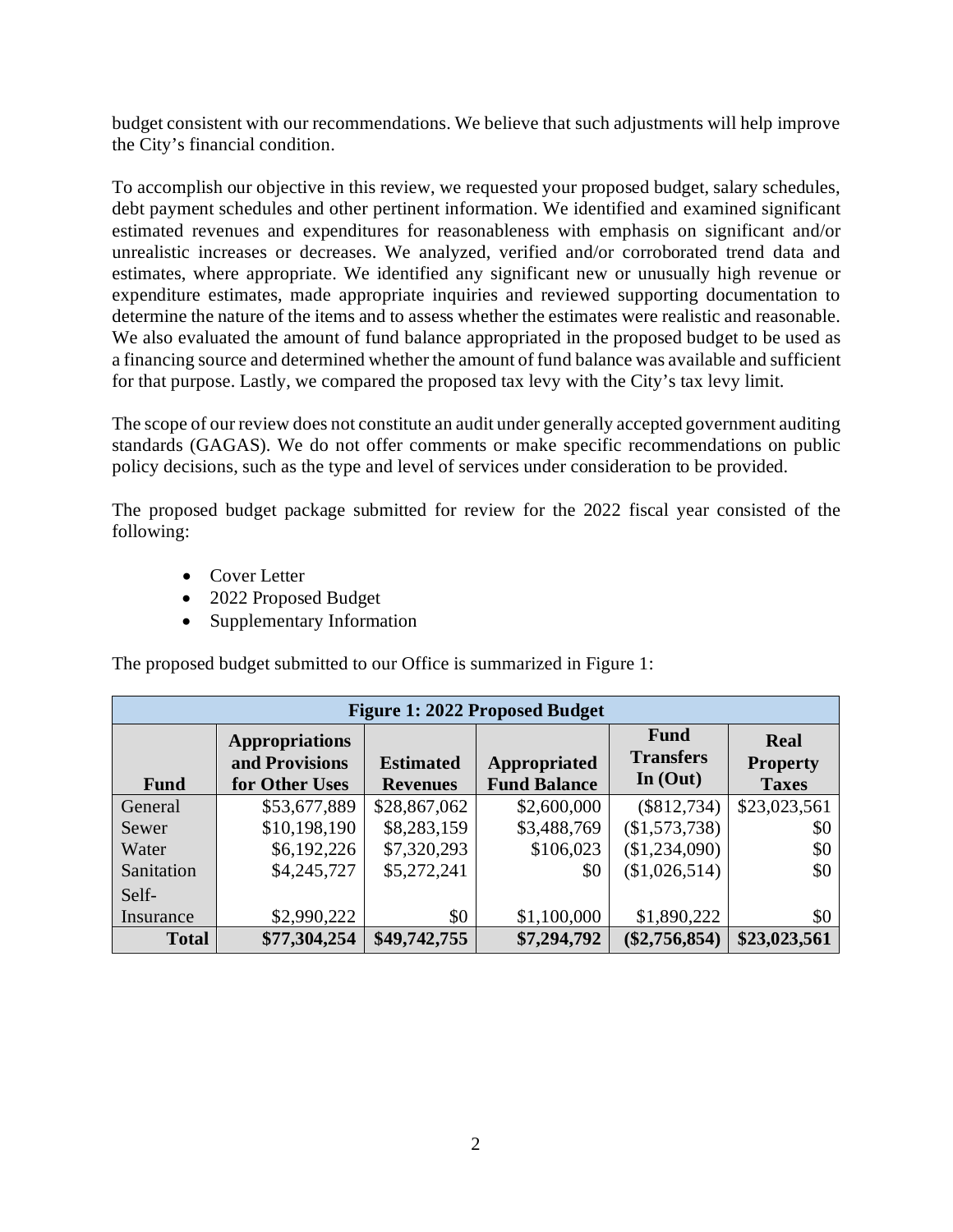# **Nonrecurring Funding Sources**

Fund Balance – The City is appropriating \$2.6 million of its projected unassigned general fund balance of \$10.9 million at the end of the 2021 fiscal year. In addition to appropriating fund balance in the general fund, the City has appropriated approximately \$3.5 million of sewer fund

| <b>Figure 2: Fund Balance</b> |                     |                                  |                |  |  |  |
|-------------------------------|---------------------|----------------------------------|----------------|--|--|--|
|                               | <b>Fund Balance</b> | Projected<br><b>Fund Balance</b> | <b>Percent</b> |  |  |  |
| <b>Fund</b>                   | <b>Appropriated</b> | <b>Available</b>                 | <b>Used</b>    |  |  |  |
| <b>General</b>                | \$2,600,000         | \$10,897,162                     | 24%            |  |  |  |
| <b>Sewer</b>                  | \$3,488,769         | \$8,119,341                      | 43%            |  |  |  |
| Water                         | \$106,023           | \$1,318,163                      | 8%             |  |  |  |
| <b>Sanitation</b>             | \$0                 | $(\$701,239)$                    | 0%             |  |  |  |
| Self-                         |                     |                                  |                |  |  |  |
| <b>Insurance</b>              | \$1,100,000         | \$2,745,596                      | 40%            |  |  |  |

balance, \$106,000 of water fund balance and \$1.1 million of self-insurance fund balance (Figure 2).

The City's use of fund balance to close gaps in the budget decreases the fund balance that is available to cover unforeseen circumstances, shortfalls in revenue or cash flow needs. It also exposes the City to cash shortages that will impact operations. Continuous use of fund balance leaves the City without a cushion against unexpected costs or contingencies that may occur. City officials may have to replace this nonrecurring revenue in the 2023 budget.

## **Revenues**

The proposed budget submitted to our Office for the City's general fund revenues is summarized in Figure 3.

Parking Violation Fines – The 2022 proposed budget includes parking violation fines revenue of approximately \$740,000, which is an increase of approximately \$286,000 from the amount collected in the 2020 fiscal year. We project that the City will



receive approximately \$554,000 in the 2022 fiscal year based on 2021 projections with no change. The City could potentially face a shortfall of \$186,000 if revenue estimates are not realized.

User Fee - Sanitation – The 2022 proposed budget includes user fee – sanitation revenue of approximately \$5.2 million, which is an increase of approximately \$229,000 from the amount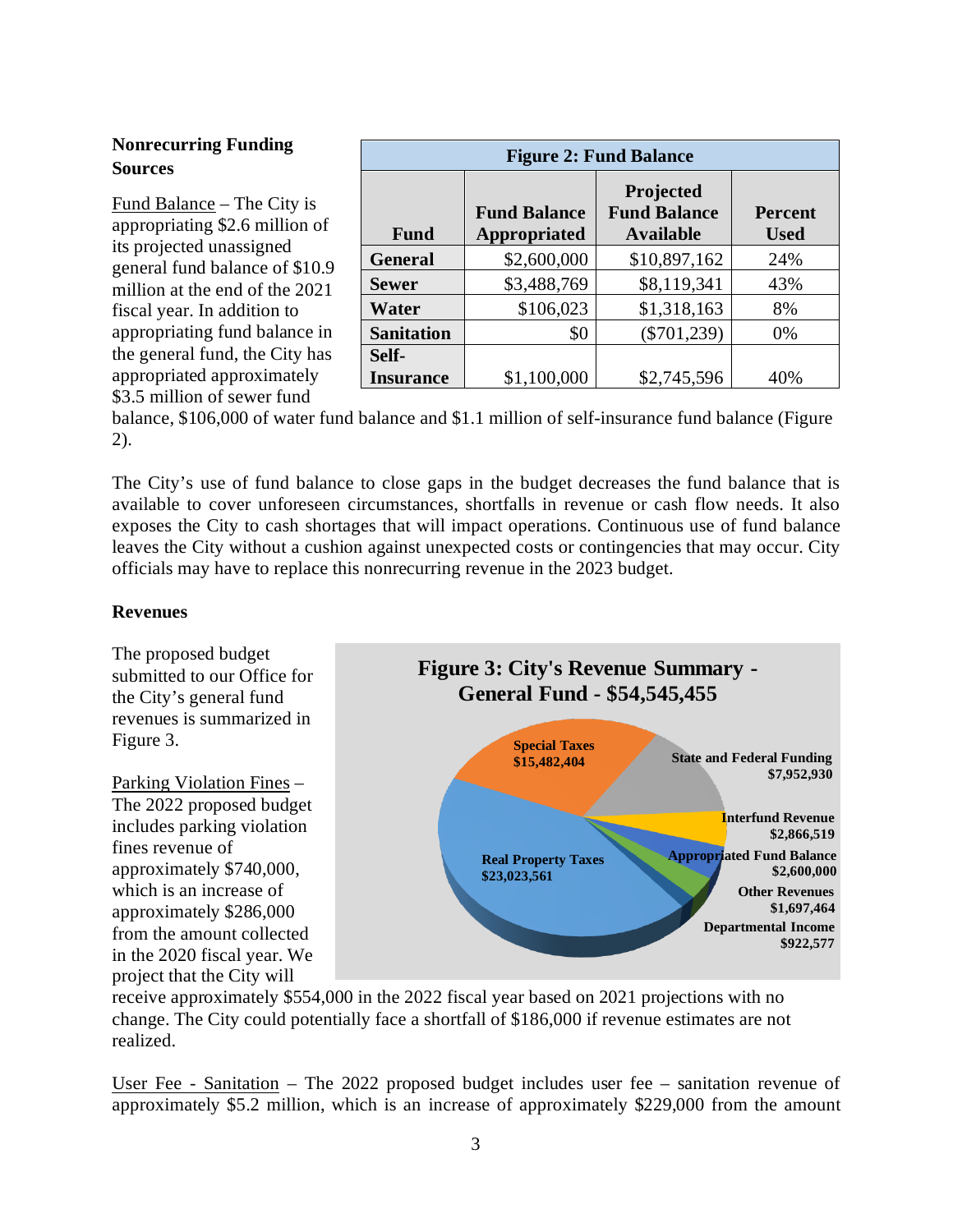collected in the 2020 fiscal year. We project that the City will receive approximately \$5 million in the 2022 fiscal year based on 2021 projections with no change. The City could potentially face a shortfall of \$176,000 if revenue estimates are not realized.

Sewer Usage – The 2022 proposed budget includes sewer usage revenue of approximately \$6.8 million, which is an increase of approximately \$1.4 million from the amount collected in the 2020 fiscal year. The City plans to increase rates for sewer usage by 6 percent. We project that the City will receive approximately \$6.7 million in the 2021 fiscal year. If rates are increased the amount could still potentially face a shortfall of \$128,000 if revenue estimates are not realized.

Sale of Metered Water – The 2022 proposed budget includes sale of metered water revenue of \$5.6 million, which is an increase of approximately \$1 million from the amount collected in the 2020 fiscal year. The City plans to increase rates for sale of metered water by 6 percent. We project that the City will receive approximately \$5.3 million in the 2021 fiscal year. If rates are increased the amount appears reasonable but requires the City Council to pass a resolution to raise water rates prior to the adoption of the budget.

## **Expenditures**

The proposed budget submitted to our Office for the City's general fund appropriations is summarized in Figure 4.

Health Insurance – The City budgeted \$11.6 million for health insurance in its 2022 proposed budget. However, the estimate provided to us by the City indicates the estimated health insurance costs to be \$12 million using an increased rate of 7



percent. Therefore, based on projections, it appears the appropriation is likely underestimated by \$442,000.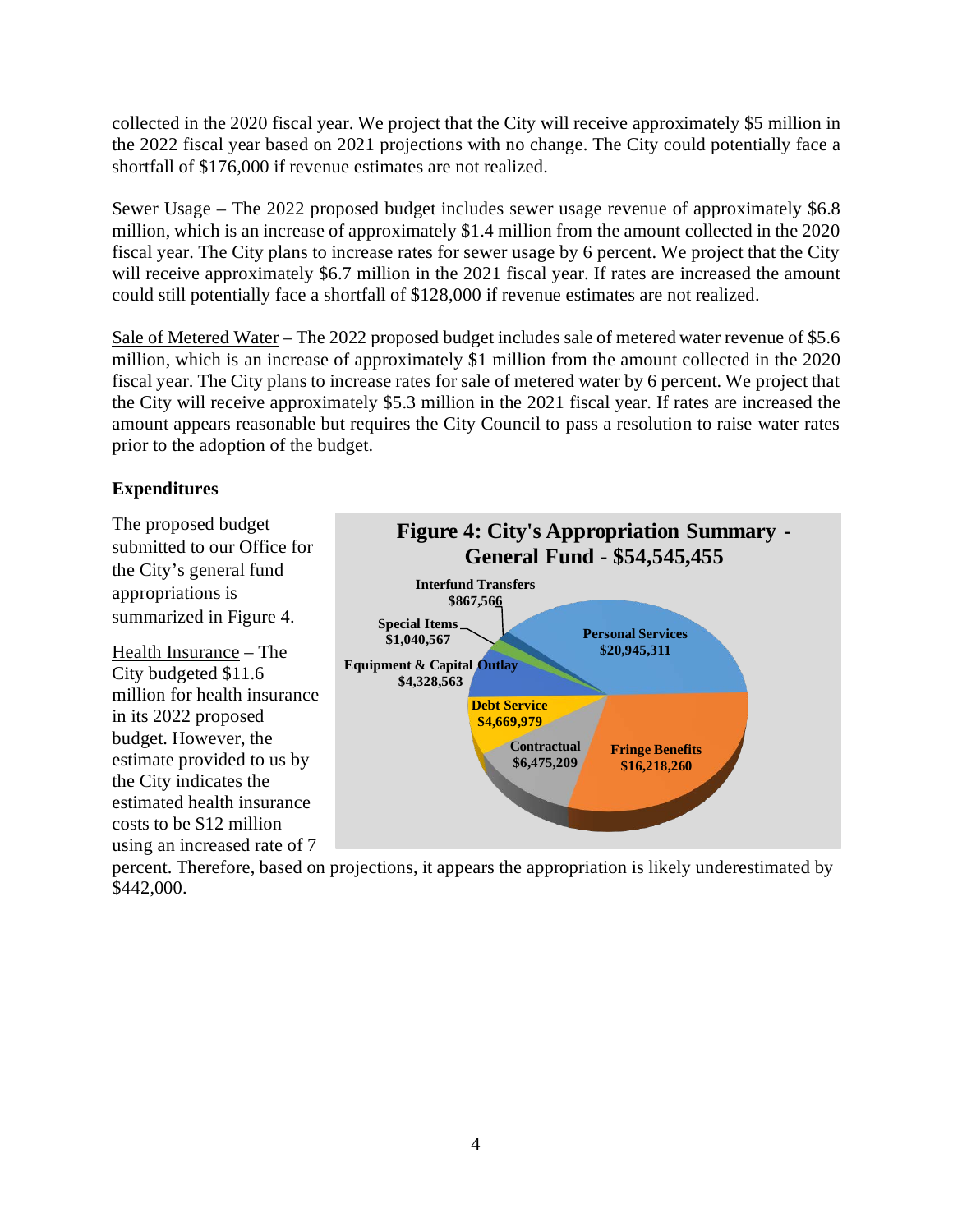Firefighting Overtime – In prior years, we have expressed concern about the City routinely exceeding budgeted amounts for firefighting overtime costs. The City's 2022 proposed budget includes overtime funding of \$1.5 million for the fire department. The City spent \$1.8 million on firefighting overtime in 2020 and approximately \$1.2 million as of September 30, 2021. Based on our projections, the City will spend approximately \$1.7 million on firefighting overtime in



the 2021 fiscal year. Based on historical trends, we projected the City will spend the same as 2021 projections, which means the appropriation for overtime is likely underestimated by at least \$193,000 (Figure 5).

Police Overtime– In prior years, we have expressed concern about the City routinely exceeding budgeted amounts for police overtime costs. The City's 2022 proposed budget includes overtime funding of \$1.4 million for the police department. The City spent \$1.4 million on police overtime in 2020 and approximately \$1.1 million as of September 30, 2021. Based on our projections, the City will spend approximately \$1.6 million on police overtime in the 2021 fiscal year. Based on



historical trends, we projected the City will spend the same as 2021 projections, which means the appropriation for overtime is likely underestimated by at least \$166,000 (Figure 6).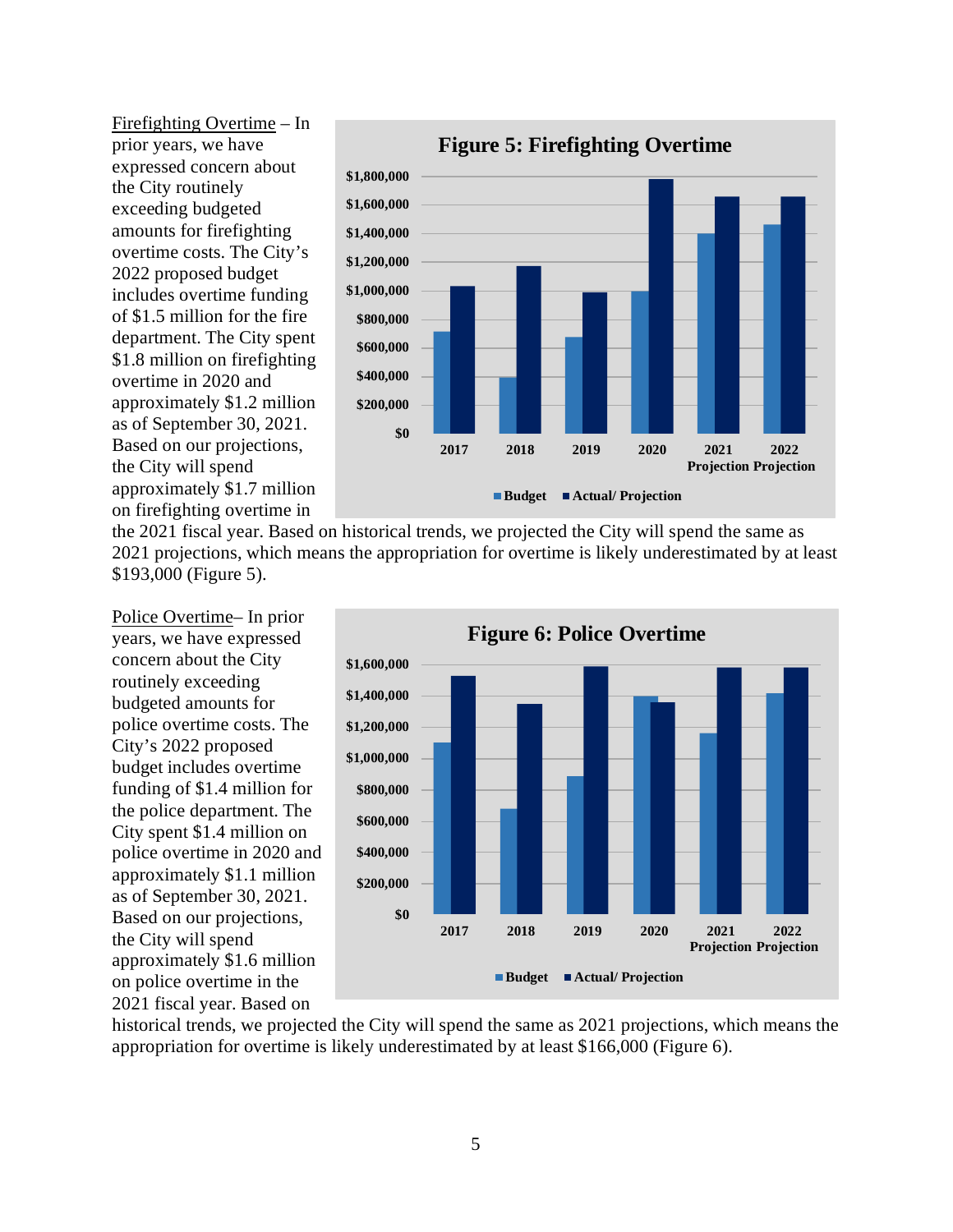The proposed budget includes contractual appropriations of \$1 million across all funds to provide some financial flexibility in the funds related

| Figure 7: CBAs with December 31, 2021                |  |  |  |  |
|------------------------------------------------------|--|--|--|--|
| <b>Expiration Date</b>                               |  |  |  |  |
| <b>Bargaining Unit</b>                               |  |  |  |  |
| Civil Service Employees Association, Local 1000      |  |  |  |  |
| (CSEA)                                               |  |  |  |  |
| Local 589 International Association of Fire Fighters |  |  |  |  |
| (IAFF)                                               |  |  |  |  |
| Patrolmen's Benevolent Association of Newburgh       |  |  |  |  |
| (PBA)                                                |  |  |  |  |
| <b>Police Supervisor Officers Association</b>        |  |  |  |  |
| (PS)<br>OA)                                          |  |  |  |  |

to any settlements. However, the City officials should consider the potential financial impact in the event that any of the CBAs are settled in 2022.

Contingency – Contingency accounts are used by local governments as a means of providing funding for unexpected events. The City's proposed budget does not include a contingency appropriation in the general fund. In light of recent economic conditions, it would be prudent for City officials to have contingency funding available for unforeseen increases in expenditures or revenue shortfalls. City officials should establish a contingency appropriation at a level that would provide the City with flexibility in the event that it has to deal with unanticipated expenditures or revenue shortfalls.

#### **Other Matters**

Tax Overlay – It is important for City officials to make necessary adjustments to the tax levy each year to ensure that the full budgeted property tax revenue is collected, especially when they are responsible to enforce unpaid tax amounts for the school and county. These adjustments are known as a tax overlay, which is the amount of taxes estimated to be uncollected and unavailable to finance budgetary appropriations. Adding the tax overlay to the original calculated amount that is needed to operate the City determines the actual amount of the current year's tax levy.

The proposed budget does not include a tax overlay, which could potentially create a shortfall in revenue in 2022. The City budgeted for a tax overlay of approximately \$1.1 million in the 2021 adopted budget. In light of recent economic conditions, it would be prudent for City officials to budget for a tax overlay. City officials should reassess whether 100 percent property tax collection is achievable and, if not, estimate a tax overlay at an appropriate level.

## **Tax Cap Compliance**

General Municipal Law Section 3-c establishes a tax levy limit for local governments. The law generally precludes local governments from adopting a budget that requires a tax levy that exceeds the prior year tax levy by more than 2 percent or the rate of inflation, whichever is less, unless the governing board adopts a local law to override the tax levy limit.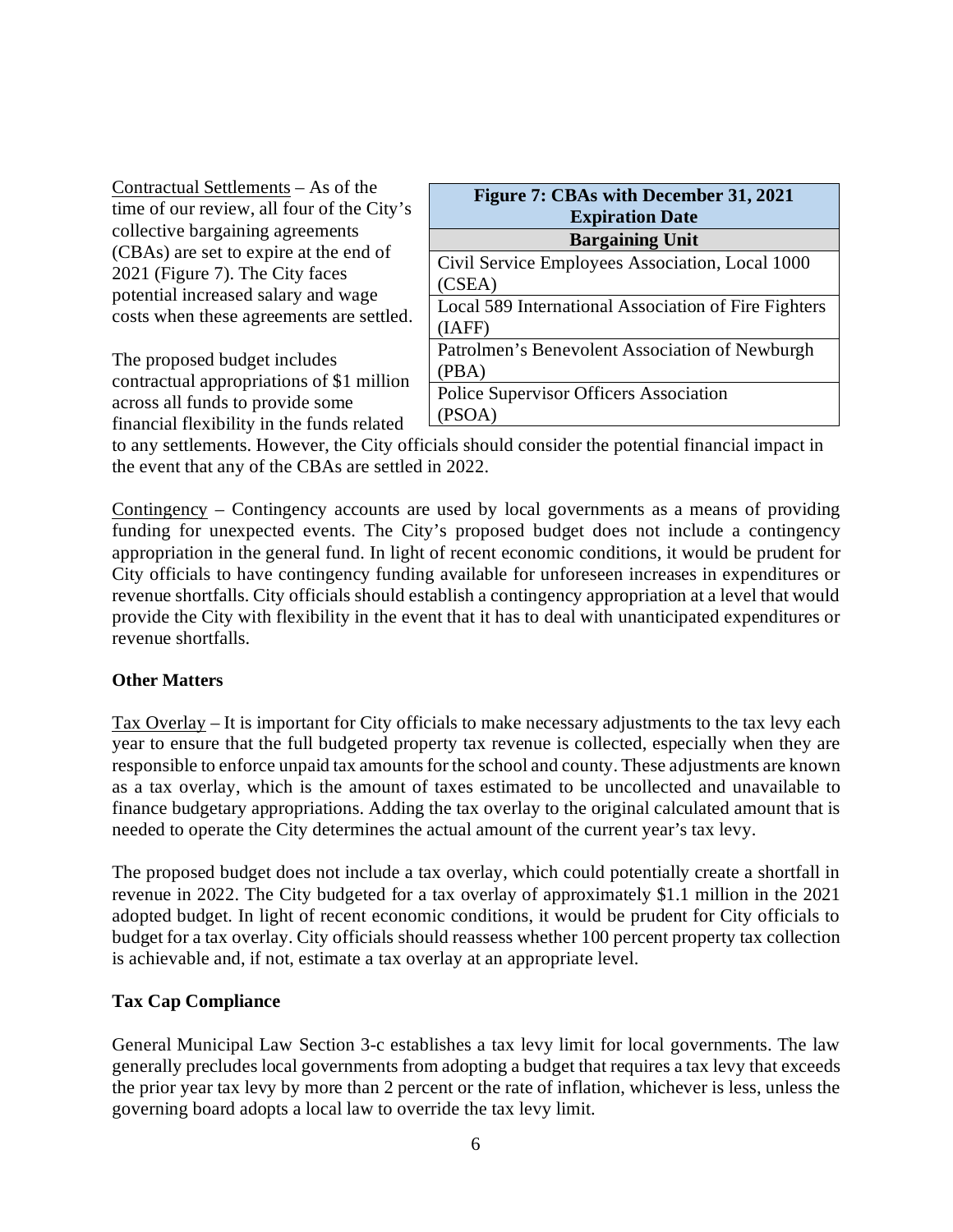The City's proposed 2022 budget includes a tax levy of \$23,023,561, which is \$33,061 from exceeding the tax levy limit. In adopting the 2022 budget, the City Council should be mindful of the legal requirement to adopt a budget that includes a tax levy no greater than the tax levy limit, unless it adopts a local law to override the limit.

### **Recommendations**

The City Council should:

- 1. Lower the estimate for sale of metered water or pass a resolution to raise water rates prior to the adoption of the budget.
- 2. Adopt a budget that includes a tax levy no greater than the tax levy limit (tax cap), unless a local law is adopted to override the limit.

City Officials should:

- 3. Develop a plan to maintain fund balance at a reasonable level to ensure funds are available in case of unanticipated expenditures or a shortfall in revenues during the fiscal year.
- 4. Review the estimate for parking violation fines revenue and amend as necessary.
- 5. Review the estimate for user fee sanitation revenue and amend as necessary.
- 6. Review the estimate for sewer usage revenue and amend as necessary.
- 7. Review the estimate for health insurance and increase it to an appropriate level as necessary.
- 8. Review the estimates for firefighting and police overtime and increase it to an appropriate level or implement changes in procedures to manage costs within budgeted amounts.
- 9. Review the estimate of employees' contractual appropriations and adjust it to an appropriate level as necessary.
- 10. Consider including a reasonable estimate for contingencies in the budget.
- 11. Consider establishing a reasonable estimate for a tax overlay in the budget.